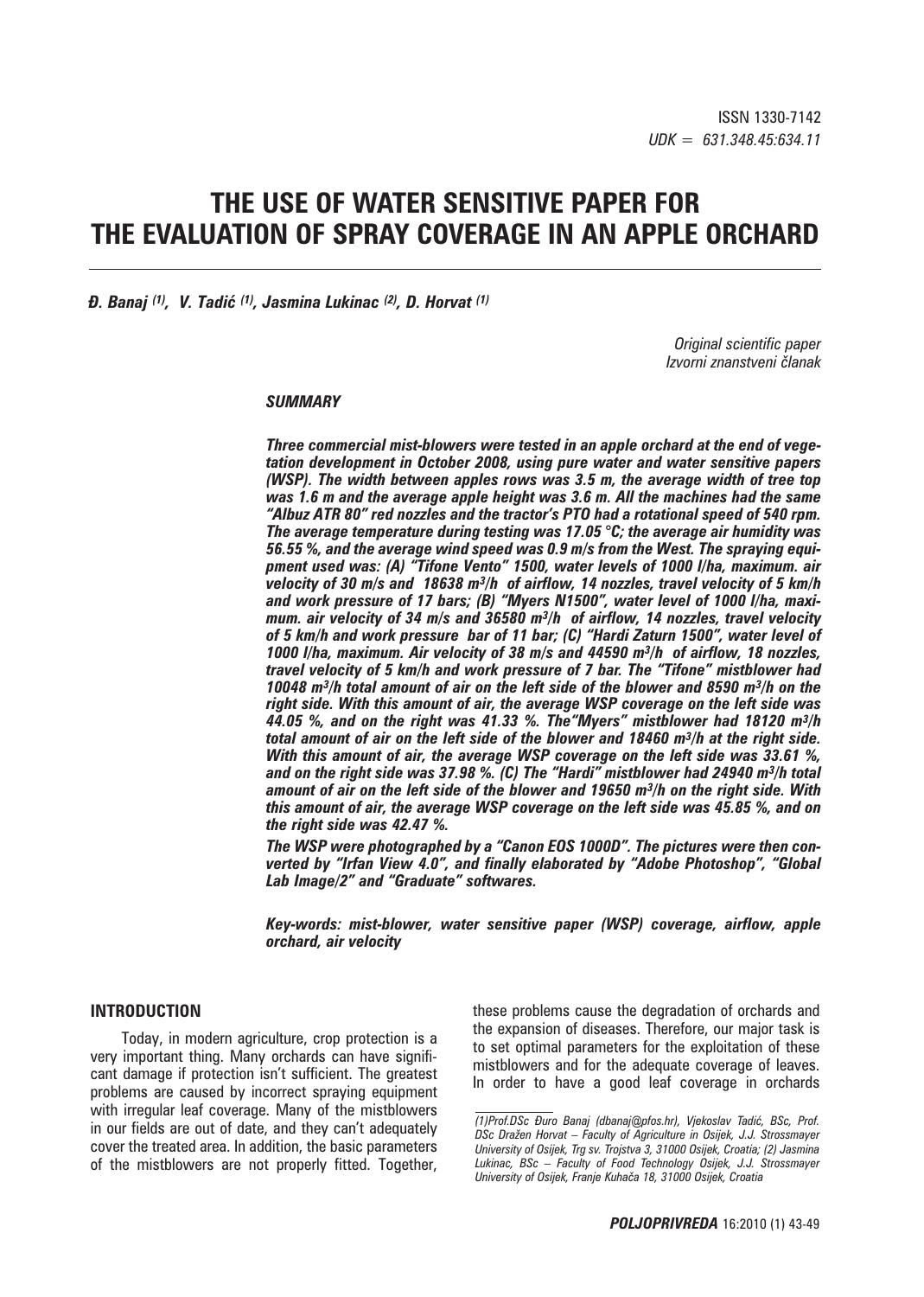many factors such as the timing of the application, choice of spray formulation, type of equipment and its calibration must be considered. The sprayer should uniformly deposit material on the canopy tree, with a minimum of off-target loss (Derksen and Gray, 1995). Uneven distribution on the foliage and high drift losses may lead to inadequate pest control, which may then require repeated applications; additional treatments will increase chemical costs, fuel, labor, and machinery expenses (Derksen and Breth, 1994), so the best method to estimate distribution is with a vertical patternator (Pergher G., 2004).

If all the pesticides do not come onto the desired target, a large part is lost. In apple orchards, pesticide losses to the ground ranged from 14 to 39% of the total dose applied (Buisman, Sundaram, Sundaram and Trammel, 1989; Raisigl, Felber, Siegfried and Krebs, 1991), and drift losses ranging from 23% to 45% (Planas and Pons 1991, Siegfried and Raisigl, 1991) have been reported. Good coverage doesn't mean good biological efficiency. For the evaluation of biological efficiency, it might be crucial to determine the distribution of the spray liquid within the canopy. For this purpose analytical methods, which determine the amount of captured tracer in a quantitative way are expected to be the most reliable. Nevertheless, coefficients of variation (CV) between ranges 40-80, the variability within individual trees and between individual leaves is even twice as large (Praat, Mankletow, Suckling and Maber, 1996). Another problem is that some leaves have a better position in relation to the nozzle, while other leaves do not. So, leaves with a better position will have better coverage. Deposits from directly exposed leaves are much higher than those from both partially or badly exposed leaves (Perger and Gubiani, 1995; Perger Gubiano and Tonetto, 1997). Also, one of the larger problems is the loss of the pesticides with higher airflows. The spray displacement is strongly infuenced by the air jet velocity and volume. In-canopy deposits delivered at higher air velocities may be greater (Derksen and Gray, 1995) but at the same time the spray emission to the air can also increase (Doruchowski et al., 1996). High air velocities usually increase the spray loss recorded behind the trees and reduce the loss measured on the soil under the trees (Doruchowski et al., 1996.). Many of the commercial mistblowers had a different distribution of air on the left and right sides of the machine, so one task is to reduce this difference (Ade and Venturi, 1995).

#### **MATERIAL AND METHODS**

Three different sprayers were tested at "*Belje*", Baranya, Croatia. Sprayer (A) was the "*Tifone Vento"* axial-fan mistblower. The machine's fan outlets were 110 cm in height and 10.5 cm in width (Figure 1). Sprayer (B) was the "*Myers N1500"* axial fan mistblower. The machine's fan outlets were 115 cm in height and 17 cm in width (Figure 2). Sprayer (C) was the "*Hardi Zaturn 1500"* axial fan mistblower. The machine's fan outlets were 156 cm in height and 14 cm width (Figure 3). Each machine had red nozzles with ceramic splint, arranged in a semicircle.



**Figure 1. Mistblower (A) Tifone Vento 1500** *Slika 1. Raspr{iva~ (A) Tifone Vento* 

*1500*



**Figure 2. Mistblower (B) Myers N 1500**

*Slika 2. Raspr{iva~ (B)Myers N 1500*



**Figure 3. Mistblower (C) Hardi Zaturn 1500** *Slika 3. Raspr{iva~ (C) Hardi Zaturn 1500*

The apple orchard was set, so its rows were 3.5 m wide. The average tree height was 3.6 m and the tree width was on the average 1.6 m . The WSP papers were stationed at 5 different levels on the tree, the first at 120 cm from the ground and then every 60 cm to the top of the tree (Figure 4). The WSP papers were placed

on the face and on the back of the leaves (Figure 5). At every altitude, there were 5 WSP papers and 5 trees were observed. The WSP had the dimensions of 75 mm  $x$  25 mm (18.75 cm<sup>2</sup>), and were manufactured by "*Syngenta"*. The treatment was repeated three times for each machine.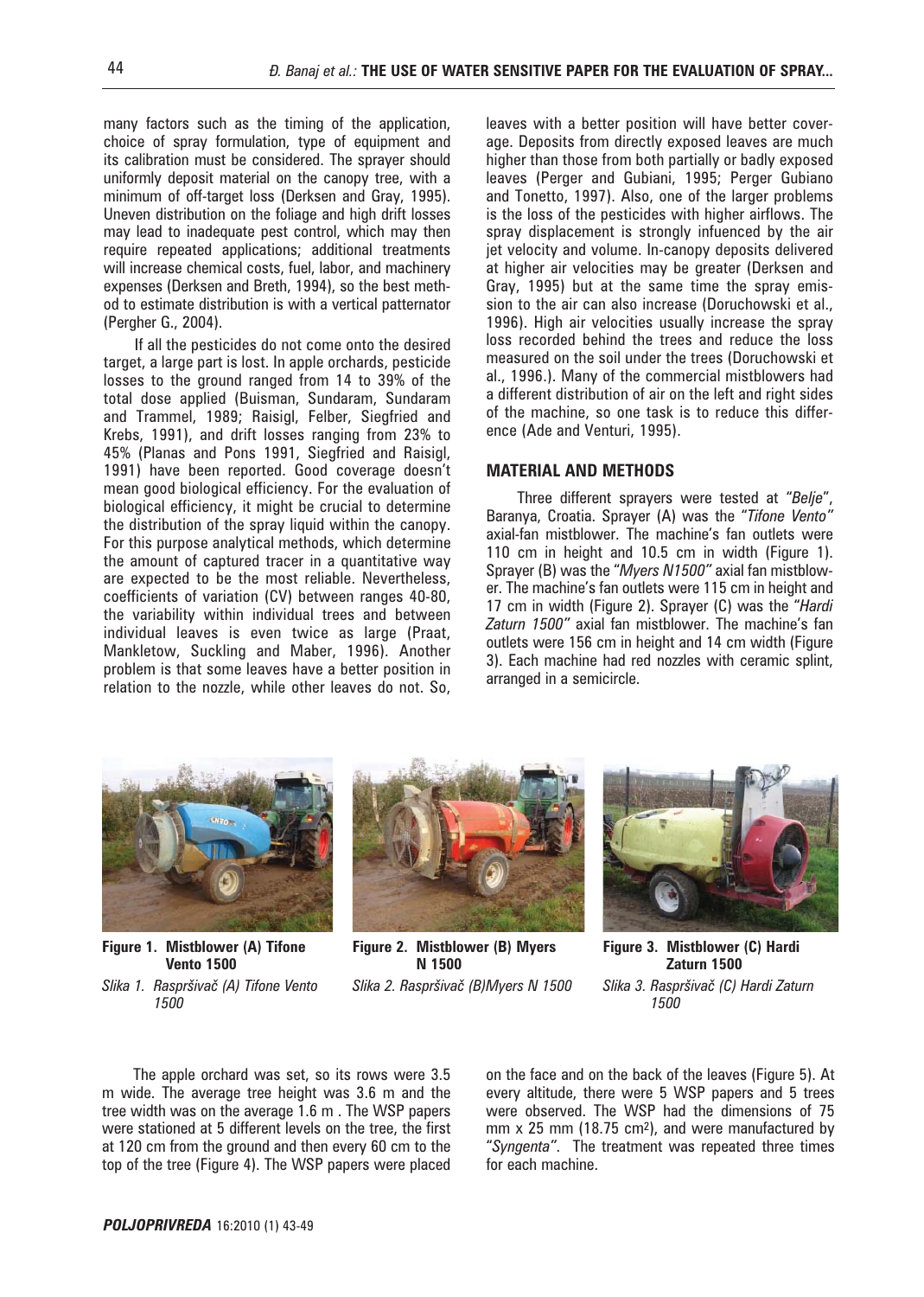

**Figure 4. Measuring altitude** *Slika 4. Visine mjerenja*

After field testing, the samples (WSP) were collected, i.e. every sample from every altitude, from every treatment. The samples were then photographed in special photo chambers, and analyzed with special softwares, so that we could get average WSP coverage, i.e. leave coverage.

#### **Image analysis**

After field testing, the WSP samples were collected. Each WSP sample collected from the field was analyzed by using the Image analysis method. The basic elements of the Image analysis system used in this research were a lightening chamber with 6 halogen lamps (which provided illumination of  $1360 \pm 5$  Lux to the sample area), a background from which pictures of the sample were taken with a digital camera (Canon EOS 1000D), and software for image pre-processing and analysis (IrfanView, Adobe Photoshop®, Global Lab Image/2 and Graduate). The WSP samples for imaging were placed 60 cm from the camera.

The images were captured with a digital camera in JPG format. All the captured images were prepared for furthered analysis; using IrfanView 4.0 and Adobe Photoshop® software they were converted to bitmap (BMP) graphic format with an 8-bit pallet  $(2^8=256)$ colours). This graphic format stores information about colours in RGB-triplets for every pixel on the image, where red (R), green (G) and blue (B) are in intensities of mentioned colours in ranging from 0 to 255. The software Graduate, which was made for this research, calculated the average percentage of red (R), green (G) and blue (B) colour in every pixel on the WSP sample surface while the background was not used in analysis. The results were separated into R, G and B channels, and the percentage shares for blue colour were calculated. An average share of blue colour  $(AVG_{(B)})$  on the WSP sample surface was presented as a final result and calculated as:

$$
AVG_{(B)} = \frac{B}{\sum RGB} * 100 \qquad (*)
$$



**Figure 5. WSP papers on the apple trees** *Slika 5. Vodoosjetljivi papiri}i ma stablima jabuke*

## **RESULTS AND DISCUSSION**

#### **Weather conditions**

The weather was good for the field experiment with air temperatures of 16.4  $\degree$ C to 17.7  $\degree$ C, and air humidity of 51.9 % to 61.2 %. The wind speed ranged from 0.8 to 1.6 m/s from the West and solar radiation decreased from 293 W/mm2 (at the start of testing, 11.30 h) to 189 W/mm2 (at the end, 14.45 h). The weather conditions were measured by the"*Hobbo*" weather station.

#### **Wind velocity at different heights of the mist blower outlet**

Depending of mist blower fan outlet, we measured 6 levels (Figure 6) of wind velocity from three different mistblowers. Wind velocity was measured just  $15 - 20$ cm beside the fan outlet by "*Silva Windwatch"*.



#### **Figure 6. Levels of measuring wind velocity at mistblower**

#### *Slika 6. Visine mjerenja brzine zraka na raspr{iva~u*

*The "Tifone Vento"* (A) outlet was 110 cm in height so we divided it at every 18 cm, except for the last one, which was 20 cm. The first level was from  $0 - 18$  cm, the second was from  $18 - 36$  cm, etc. The results, from the left and right sides, which we obtained from the testing, are shown in Figure 7.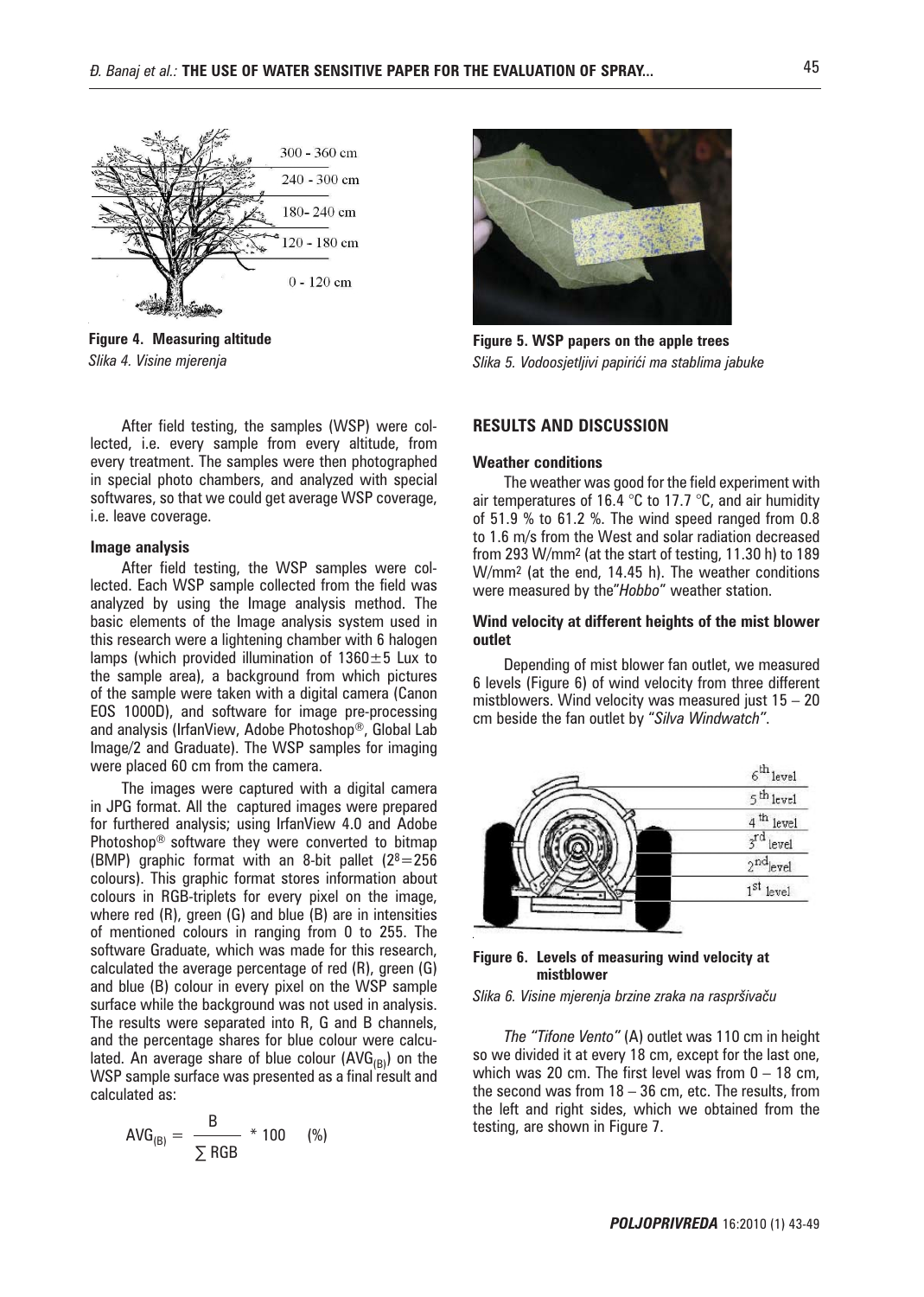

**Figure 7. Distribution of wind velocity at different levels of the Tifone mistblower** Slika 7. Raspodjela brzine zraka na različitim visinama kod "Tifone" raspršivača

The max wind velocity on the left side was 30 m/s at the first  $(0 - 18 \text{ cm})$  and the fourth level  $(54 - 72 \text{ cm})$ , and the minimum was 17 m/s at the third level  $(36 - 54)$ cm). On the right side the maximum wind velocity was also 30 m/s at the second level (18 – 36 cm), and the minimum was 18 m/s at the first level  $(0 - 18 \text{ cm})$ . The average wind velocity on the left side was 24.16 m/s, and on the right side 20.66 m/s. The average amount of air on the left side was 10048 m3/h, and on right

side 8590 m3/h, so the total amount of air was 18638  $m^3/h$ .

*The "Myers N1500"* (B) outlet was 115 cm in height so we divided it at every 19 cm, except for the last one, which was 20 cm. So, the first level was from  $0 - 19$  cm, the second was from  $19 - 38$  cm, etc. The results from the left and right side, which we obtained from the testing, are shown in Figure 8.



**Figure 8. Distribution of wind velocity at different levels of the Myers mistblower** Slika 8. Raspodjela brzine zraka na različitim visinama kod"Myers" raspršivača

The max wind velocity on the left side was 34 m/s at the sixth level (95 - 115 cm) and the minimum was 18 m/s at the second level (19 - 38 cm). On the right side, the max wind velocity was 33 m/s at the fifth level (76 - 95 cm), and the minimum was 18 m/s at the first level (0 – 19 cm). The average wind velocities on the left side was 25.5 m/s, and on the right side 27.0 m/s. Average amount of air on the left side was 18120 m3/h,

and on the right side 18460 m3/h, so the total amount of air was 36580 m3/h.

*The "Hardi Zaturn* "(C) outlet was 156 cm in height so we divided it at every 26 cm. So the first level was from  $0 - 26$  cm, the second from  $26 - 52$  cm, etc. The results from the left and right side, which we obtained from the testing, are shown in Figure 9.



**Figure 9. Distribution of wind velocity at different levels of the Hardi mistblower** Sika 9. Raspodjela brzine zraka na različitim visinama kod "Hardi" raspršivača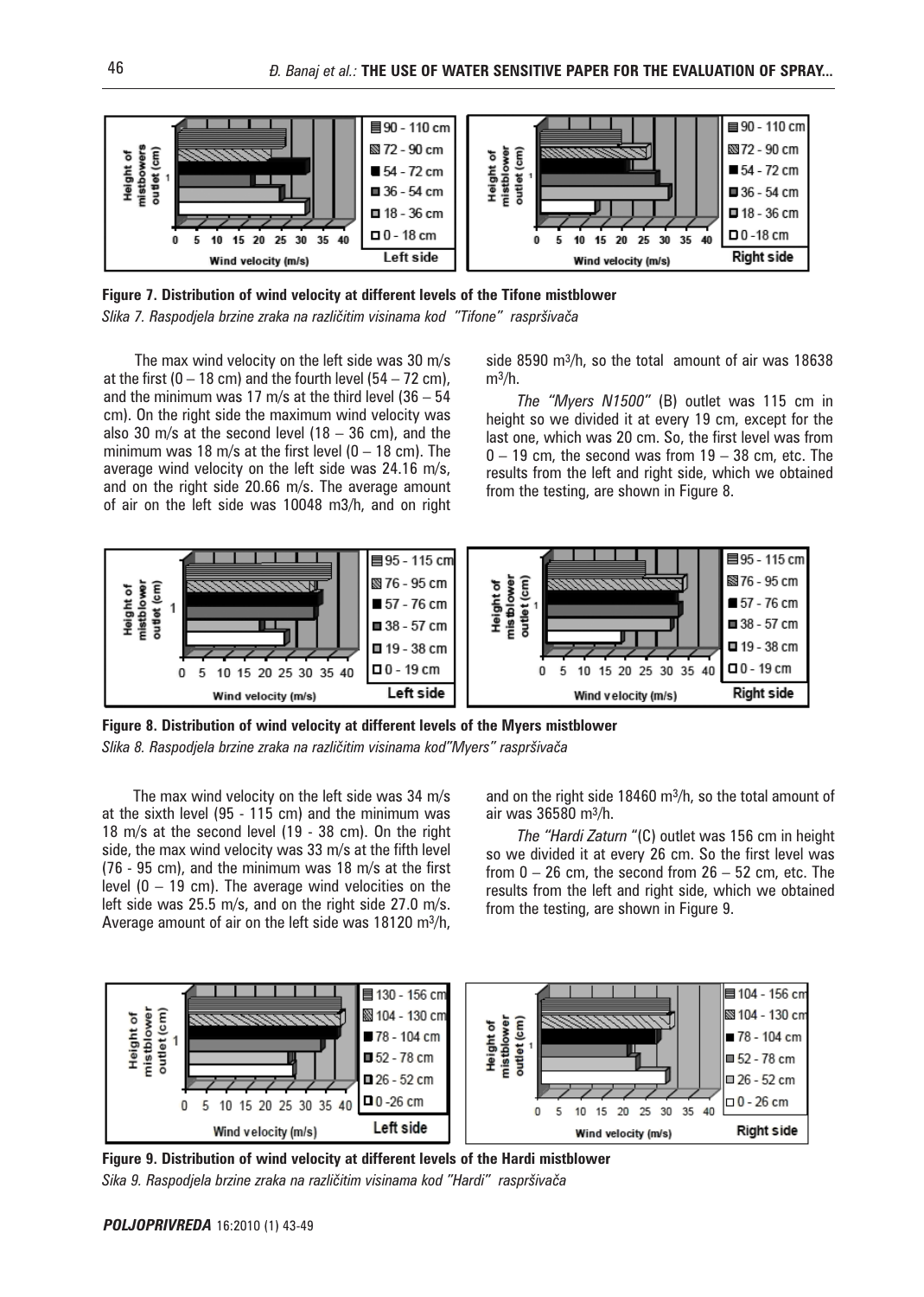The max wind velocity on the left side was 38 m/s at the fifth level (104 - 130 cm), and the minimum 25 m/s at the second level (52 - 78 cm). On the right side, the maximum wind velocity was 30 m/s at the fifth level (104 - 130 cm), and the minimum was 20 m/s at the third level (52 - 78 cm). The average wind velocity on the left side was 33.0 m/s, and on the right side 26.0 m/s. Average amount of air on the left side was 24940 m3/h, and on right side 19650 m3/h, so the total amount of air was 44590 m3/h.



**Figure 10. WSP coverage with the Tifone Vento mistblower** Slika 10. Pokrivenost vodoosjetljivih papirića kod "Tifone Vento" raspršivača

*The "Myers"* (B) mistblower had an average WSP coverage of 33.61 %, on the left side and 37.98 % on the right side (Figure 11.). The greatest WSP coverage on the left size was 67.95 % at the second level (120 – 180



**Figure 11. WSP coverage with the Myers N 1500 mistblower**

Slika 11. Pokrivenost vodoosjetljivih papirića kod " Myers N1500" raspršivača

*The "Hardi"* (C) mistblower had an average WSP coverage of 45.85 % on left side, and 42.47 % on the right side (Figure 12.) The greatest WSP coverage on the left side was 94.48 % at the first level (0 - 120 cm), and the



**Figure 12. WSP coverage with the Hardi Zaturn mistblower** *Slika 12. Pokrivenost vodoosjetljivih papiri}a kod " Hardi Zaturn" raspr{iva~a*

#### **Water sensitive paper (WSP) coverage**

For this method, the air humidity must be below 80 % because the WSP turns blue at this moisture level (Hołownicki et al.). The "*Tifone"* (A) mistblower had an average WSP coverage of 44.05 %, on left side and 41.33 % on the right side (Figure 10). The greatest WSP coverage on the left size was 75.76 % at the first level ( $0 - 120$ cm), and the minimum was 24.31 % at the third level (180 – 240 cm). On the right side the greatest WSP coverage was 67.94 % at the second level (120 – 180 cm), and the minimum was 10.17 % at the first level  $(0 - 120 \text{ cm})$ .



cm), and the minimum was 0.93 % at the fifth level (300 - 360 cm). On the right side the greatest WSP coverage was  $90.25$  % at the first level ( $0 - 120$  cm), and the minimum was  $3.79$  % at the fifth level  $(300 - 360 \text{ cm})$ .



minimum was 14.08 % at the fourth level (240 - 300 cm). On the right side the greatest WSP coverage was 58.81 % at the second level (120 - 180 cm), and the minimum was 20.32 % at the third level (180 - 240 cm).

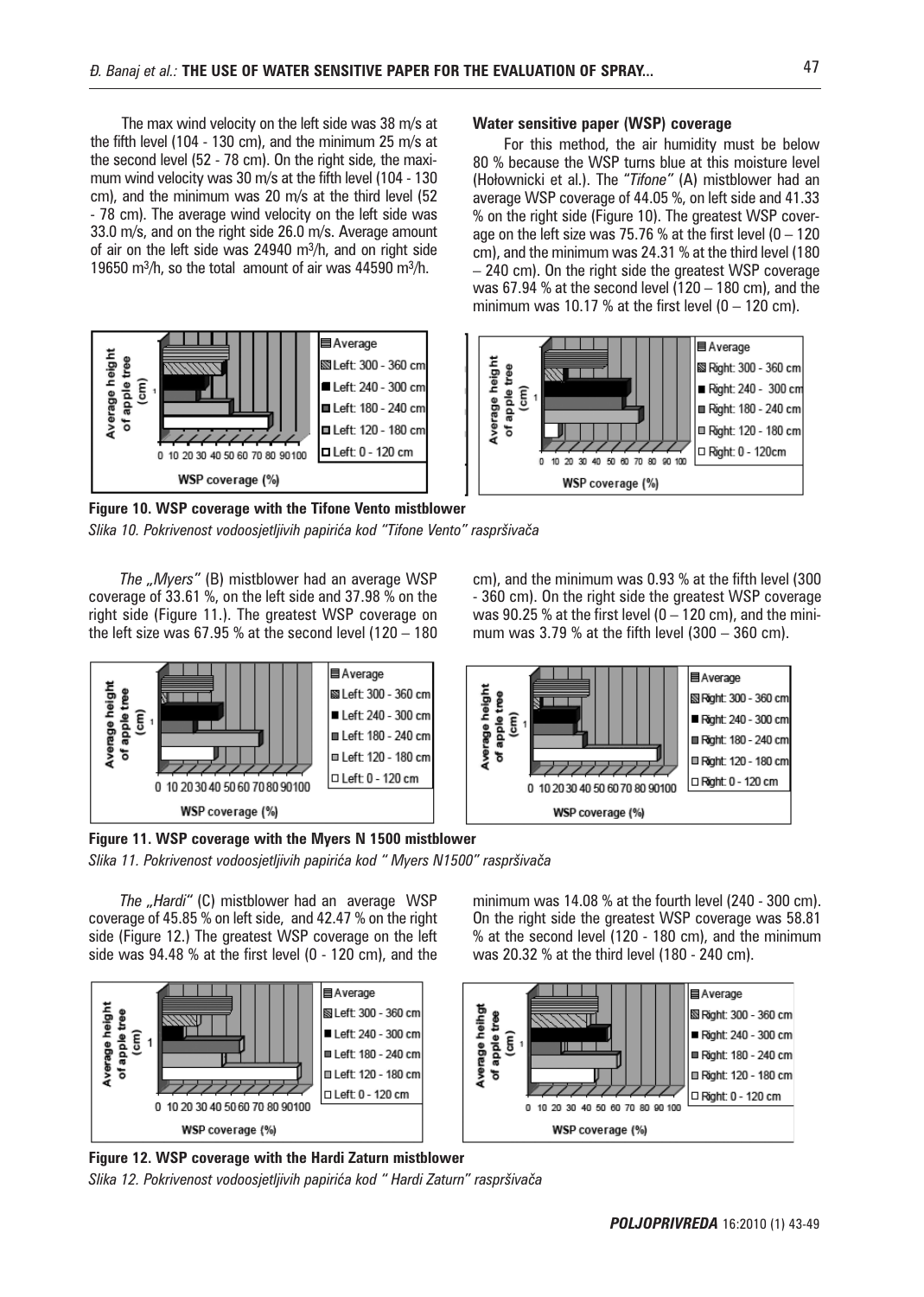The *Tifone*" mistblower had the greatest coefficient of variation of wind velocities (26 % on the left, and 28.4 % on the right), and *Hardi"* mistblower had the lowest one. (17. 8 % on the left side, and 15. 9 % on the right), Table 1.

| Table 1. Wind velocities at six different levels with three different mistblowers |  |
|-----------------------------------------------------------------------------------|--|
|-----------------------------------------------------------------------------------|--|

*Tablica 1. Brzina zraka na šest različitih visina kod tri različita raspršivača* 

|                                | Wind velocity at different heights of the mistblowers outlet (factor A) |       |                     |       |              |       |        |       |  |
|--------------------------------|-------------------------------------------------------------------------|-------|---------------------|-------|--------------|-------|--------|-------|--|
| Heights $(1-6)$ = the factor B | Type of mistblower                                                      |       |                     |       |              |       |        |       |  |
|                                | Tifone Vento 1500                                                       |       | <b>Mvers N 1500</b> |       | Hardi Zaturn |       | Mean B |       |  |
| Height of treatments           | Left                                                                    | Right | Left                | Right | Left         | Right | Left   | Right |  |
| 1. level                       | 30                                                                      | 13    | 24                  | 18    | 26           | 29    | 26.6   | 20.0  |  |
| 2. level                       | 24                                                                      | 30    | 18                  | 30    | 25           | 22    | 22.3   | 27.3  |  |
| 3. level                       | 17                                                                      | 27    | 31                  | 32    | 33           | 20    | 27.0   | 26.3  |  |
| 4. level                       | 30                                                                      | 20    | 32                  | 31    | 37           | 27    | 33.0   | 26.0  |  |
| 5. level                       | 20                                                                      | 25    | 30                  | 33    | 38           | 30    | 29.3   | 29.3  |  |
| 6. level                       | 24                                                                      | 18    | 34                  | 23    | 37           | 29    | 31.6   | 23.3  |  |
| Mean A                         | 24.1                                                                    | 22.1  | 28.1                | 27.8  | 32.6         | 26.1  | 28.3   | 25.3  |  |
| Stdev                          | 5.2                                                                     | 6.3   | 6.0                 | 5.9   | 5.8          | 4.1   |        |       |  |
| CV                             | 21.6                                                                    | 28.4  | 21.3                | 21.4  | 17.8         | 15.9  |        |       |  |

The *"Hardi"* mistblower had the best WSP coverage with an average coverage of 45.8 % on the left side (68.3 % CV) and 42.4 % on the right side (34.7% CV), but "*Tifone"* mistblower had the smallest variation between the two sides (45. 4 % on the left and 65.8 % on the right). The "*Myers"* mistblower had the smallest WSP coverage among these three mistblowers (39.9 % on the left and 30.8 % on the right), Table 2.

### **Table 2. WSP coverage at five different levels with three different mistblowers**

Table 2. Pokrivenost vodoosjetljivih papirića na pet različitih visina kod tri različita raspršivača

|                                | Water sensitive paper (WSP) coverage with different mistblowers (factor A) |       |                     |       |              |       |        |       |
|--------------------------------|----------------------------------------------------------------------------|-------|---------------------|-------|--------------|-------|--------|-------|
| Heights $(1-5)$ = the factor B | Type of mistblower                                                         |       |                     |       |              |       |        |       |
|                                | Tifone Vento 1500                                                          |       | <b>Mvers N 1500</b> |       | Hardi Zaturn |       | Mean B |       |
| Height of treatments           | Left                                                                       | Right | Left                | Right | Left         | Right | Left   | Right |
| 1. level                       | 75.7                                                                       | 10.1  | 36.9                | 90.2  | 94.4         | 43.2  | 68.8   | 47.8  |
| 2. level                       | 47.5                                                                       | 67.9  | 67.9                | 36.0  | 41.9         | 58.8  | 52.4   | 54.2  |
| 3. level                       | 24.3                                                                       | 55.4  | 22.3                | 28.9  | 54.3         | 20.3  | 36.6   | 34.8  |
| 4. level                       | 30.1                                                                       | 59.3  | 39.9                | 30.8  | 14.0         | 52.0  | 28.0   | 47.3  |
| 5. level                       | 42.4                                                                       | 13.7  | 0.9                 | 3.7   | 24.3         | 38.0  | 22.5   | 18.4  |
| Mean A                         | 44.0                                                                       | 41.2  | 33.6                | 37.9  | 45.8         | 42.4  | 41.1   | 40.5  |
| Stdev                          | 20.0                                                                       | 27.2  | 24.6                | 31.7  | 31.3         | 14.7  |        |       |
| CV                             | 45.4                                                                       | 65.9  | 73.2                | 83.6  | 68.3         | 34.7  |        |       |

Bad spray coverage is a major contributing factor in poor disease control in Croatian circumstances. Therefore, the orchard from this research is treated minimum four times every year against Monilia fructigena. Due to bad spray coverage, this disease always survives on one section of the tree not properly sprayed. So after some time, the disease is back. If the protection was good from the beginning, a third or fourth spraying would most likely not need. To solve the problem of poor spray coverage, large amounts of fungicide must be applied for adequate control. This result is the unnecessary toxication of all agroecological systems, people, and animals and in the end, the apples themselves, as food.

In this research we found out that the "*Hardi"* mist blower was best, but the average coverage on its right side was only 42.7 % , which was enough. This is the reason why these diseases are constantly returning. The situation with the other tested mistblowers was even worse. We also found out that mist blower with the largest amount of air had the greatest coverage (*Hardi*).

### **CONCLUSION**

- The evaluation of spray coverage on WSP is the best method of evaluation to describe relative application quality in an orchard, but the results must be verified in a phytopathological laboratory
- None of the tested mistblowers have a sufficient level of coverage so they must go for technical service to correct their parameters of application.
- Hardi had the best coverage of the tested mistblowers with the highest air volume of the fan.